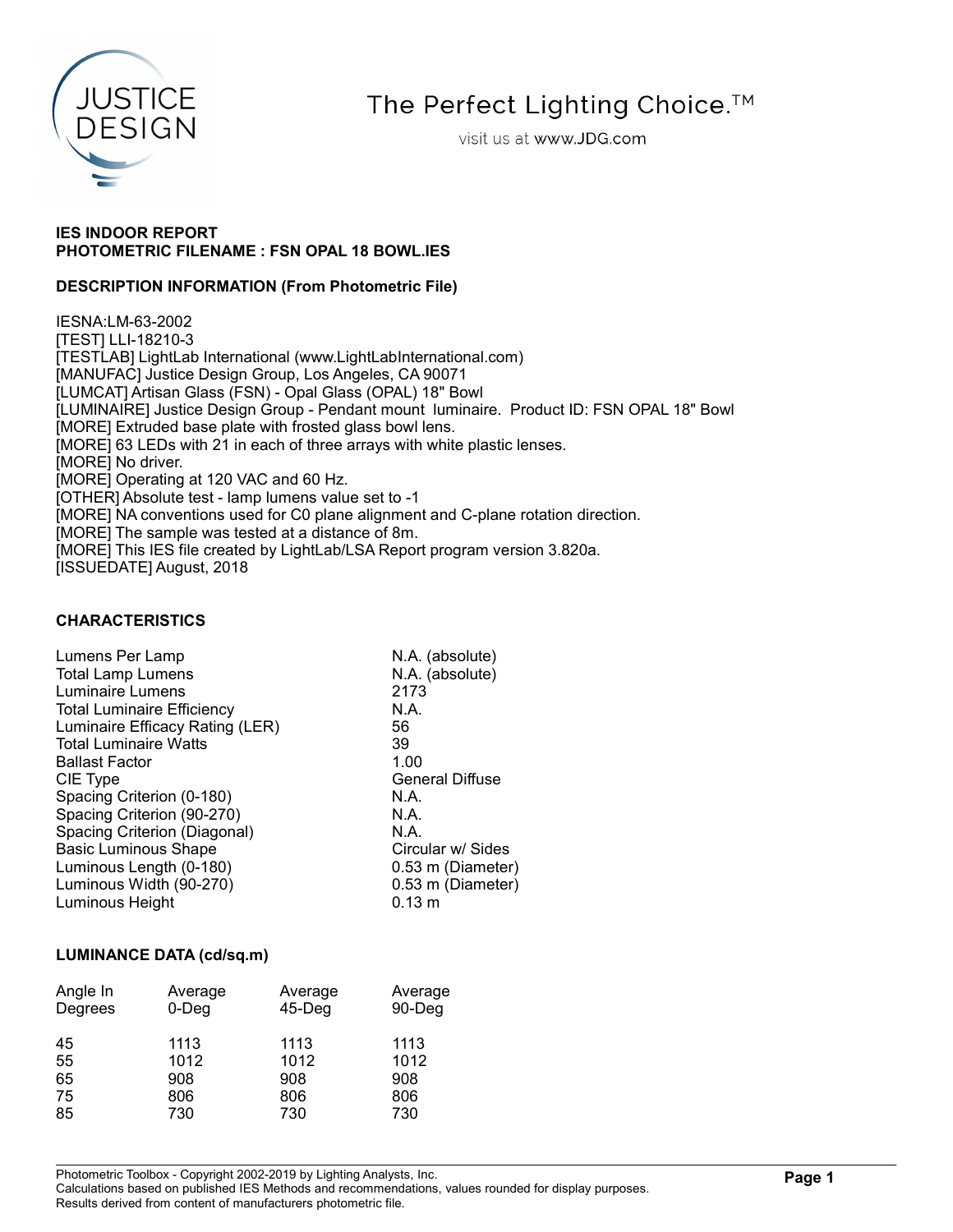## CANDELA TABULATION

|              | 0                  |
|--------------|--------------------|
| 0.0          | 338.599            |
| 0.5          | 338.583            |
| 1.0          | 338.551            |
| 1.5          | 338.471            |
| 2.0          | 338.358            |
| 2.5          | 338.198            |
| 3.0          | 338.054            |
| 3.5          | 337.862            |
| 4.0          | 337.621            |
| 4.5          | 337<br>.397        |
| 5.0          | 337.109            |
| 5.5          | 336.820            |
| 6.0          | 336.436            |
| 6.5          | 336.084            |
| 7.0          | 335.667            |
| 7.5          | 335.235            |
| 8.0          | 334.770            |
| 8.5          | 334.273            |
| 9.0          |                    |
| 9.5          | 333.745<br>333.216 |
|              | 332.639            |
| 10.0<br>10.5 | 332.079            |
|              |                    |
| 11.0         | 331.454            |
| 11.5         | 330.765<br>330.092 |
| 12.0         | 329.387            |
| 12.5         | 328.634            |
| 13.0         |                    |
| 13.5         | 327.865<br>327.080 |
| 14.0         |                    |
| 14.5         | 326.247            |
| 15.0         | 325.398            |
| 15.5         | 324.517            |
| 16.0         | 323.572            |
| 16.5         | 322.627            |
| 17.0         | 321.666            |
| 17.5         | 320.672            |
| 18.0         | 319.615            |
| 18.5         | 318.606            |
| 19.0         | 317.484            |
| 19.5         | 316.379            |
| 20.0         | 315.258            |
| 20.5         | 314.088            |
| 21.0         | 312.903            |
| 21.5         | 311.669            |
| 22.0         | 310.436            |
| 22.5         | 309.154            |
| 23.0         | 307.888            |
| 23.5         | 306.543            |
| 24.0         | 305.181            |
| 24.5         | 303.835            |
| 25.0         | 302.474            |
| 25.5         | 301.032            |
| 26.0         | 299.574            |
| 26.5         | 298.148            |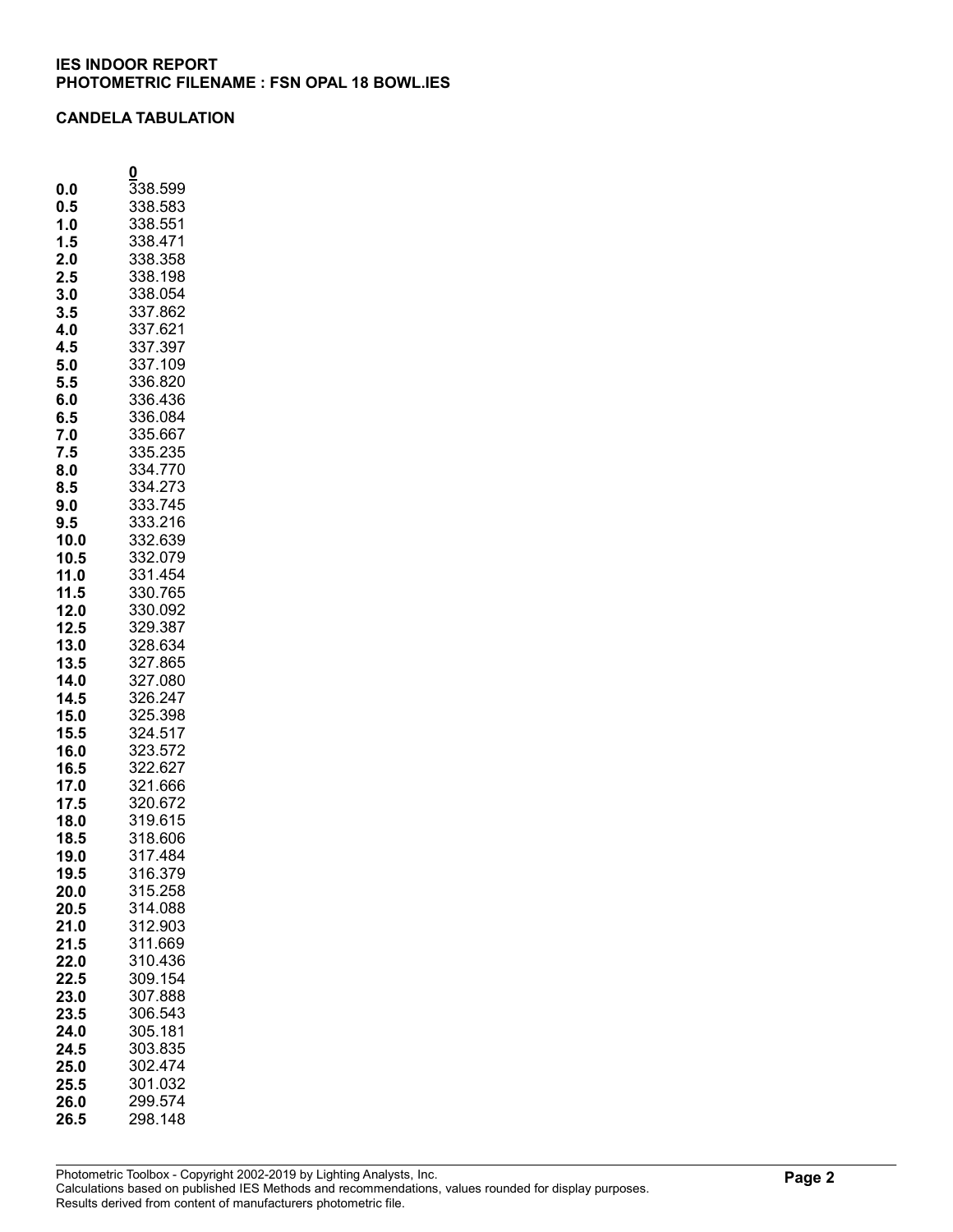| 27.<br>.0    | 296.626            |
|--------------|--------------------|
| 27.5         | 295.168            |
| 28.0         | 293.631            |
| 28.5         | 292.077            |
| 29.0         | 290.523            |
| 29.5         | 288.937            |
| 30.0         | 287.335            |
| 30.5<br>31.0 | 285.669<br>284.035 |
| 31.5         | 282.336            |
| 32.0         | 280.702            |
| 32.5         | 278.972            |
| 33.0         | 277.226            |
| 33.5         | 275.496            |
| 34.0         | 273.734            |
| 34.5         | 271.939            |
| 35.0         | 270.113            |
| 35.5         | 268.303            |
| 36.0         | 266.477            |
| 36.5         | 264.634            |
| 37.0         | 262.776            |
| 37.5         | 260.886            |
| 38.0         | 259.011            |
| 38.5         | 257.073            |
| 39.0         | 255.167            |
| 39.5         | 253.228            |
| 40.0         | 251.258            |
| 40.5         | 249.271            |
| 41.0         | 247.349            |
| 41.5         | 245.314            |
| 42.0         | 243.280            |
| 42.5         | 241.277<br>239.243 |
| 43.0<br>43.5 | 237.208            |
| 44.0         | 235.126            |
| 44.5         | 233.075            |
| 45.0         | 231.008            |
| 45.5         | 228.958            |
| 46.0         | 226.891            |
| 46.5         | 224.761            |
| 47.0         | 222.662            |
| 47.5         | 220.515            |
| 48.0         | 218.433            |
| 48.5         | 216.254            |
| 49.0         | 214.139            |
| 49.5         | 211.961            |
| 50.0         | 209.910            |
| 50.5         | 207.715            |
| 51.0         | 205.521            |
| 51.5         | 203.374            |
| 52.0         | 201.147            |
| 52.5         | 199.000            |
| 53.0         | 196.774            |
| 53.5         | 194.595            |
| 54.0         | 192.368            |
| 54.5         | 190.221            |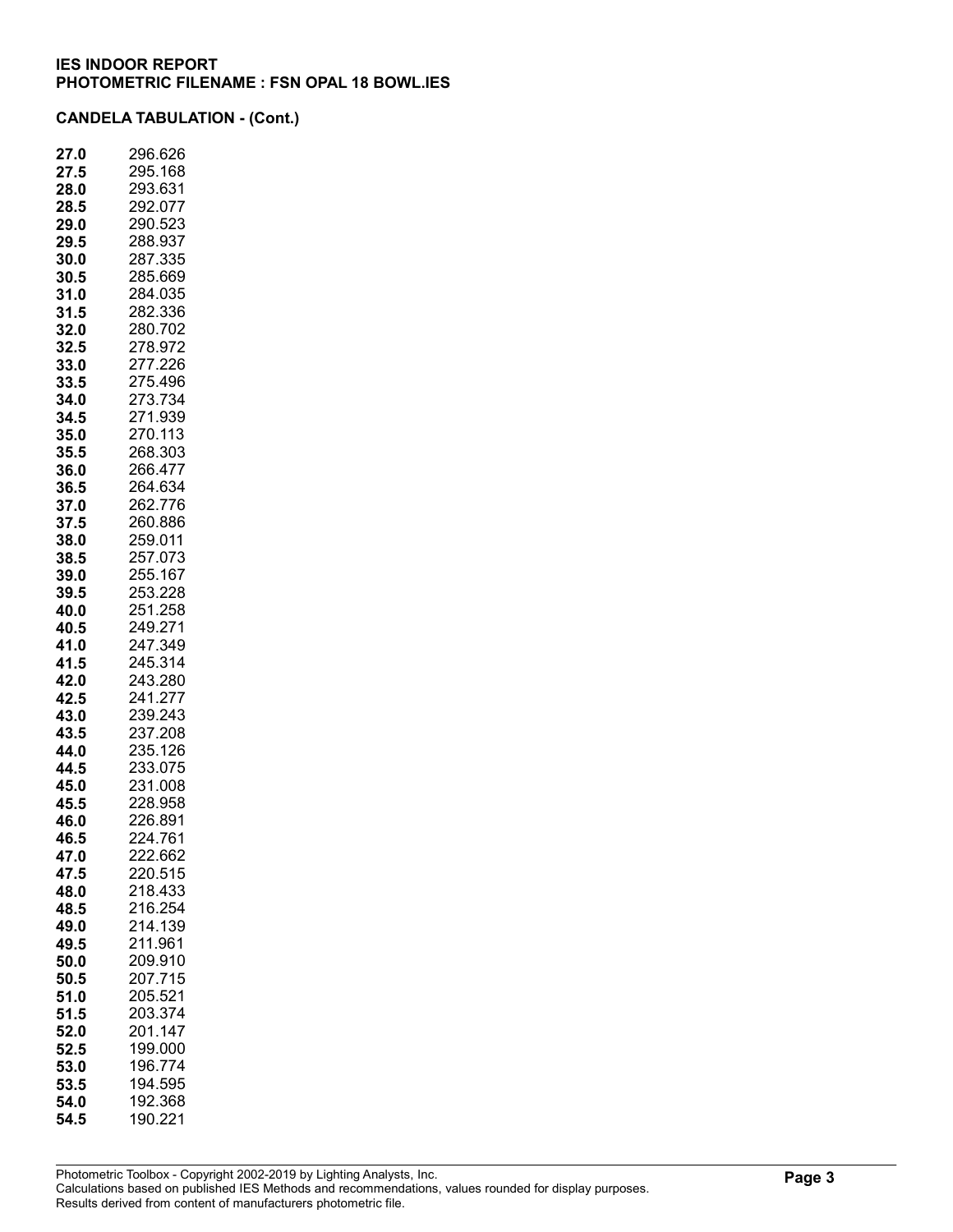| 55.0         | 187.995            |
|--------------|--------------------|
| 55.5         | 185.784            |
| 56.0         | 183.573            |
| 56.5         | 181.330            |
| 57.0         | 179.104            |
| 57.5<br>58.0 | 176.877<br>174.650 |
| 58.5         | 172.407            |
| 59.0         | 170.277            |
| 59.5         | 168.018            |
| 60.0         | 165.775            |
| 60.5         | 163.580            |
| 61.0         | 161.321            |
| 61.5         | 159.079            |
| 62.0         | 156.836            |
| 62.5         | 154.641            |
| 63.0         | 152.382            |
| 63.5         | 150.236            |
| 64.0         | 147.993<br>145.798 |
| 64.5         | 143.603            |
| 65.0<br>65.5 | 141.360            |
| 66.0         | 139.214            |
| 66.5         | 37.035<br>1        |
| 67.0         | 34.840<br>1        |
| 67.5         | 132.662            |
| 68.0         | 130.563            |
| 68.5         | 128.384            |
| 69.0         | 126.254            |
| 69.5         | 124.139            |
| 70.0         | 121.992            |
| 70.5<br>71.0 | 119.894<br>117.763 |
| 71.5         | 115.664            |
| 72.0         | 113.566            |
| 72.5         | 111.563            |
| 73.0         | 109.465            |
| 73.5         | 107.446            |
| 74.0         | 105.428            |
| 74.5         | 103.377            |
| 75.0         | 101.423            |
| 75.5         | 99.420             |
| 76.0         | 97.450             |
| 76.5         | 95.479<br>93.589   |
| 77.0<br>77.5 | 91.650             |
| 78.0         | 89.728             |
| 78.5         | 87.870             |
| 79.0         | 85.995             |
| 79.5         | 84.153             |
| 80.0         | 82.327             |
| 80.5         | 80.533             |
| 81.0         | 78.738             |
| 81.5         | 77.008             |
| 82.0         | 75.246             |
| 82.5         | 73.548             |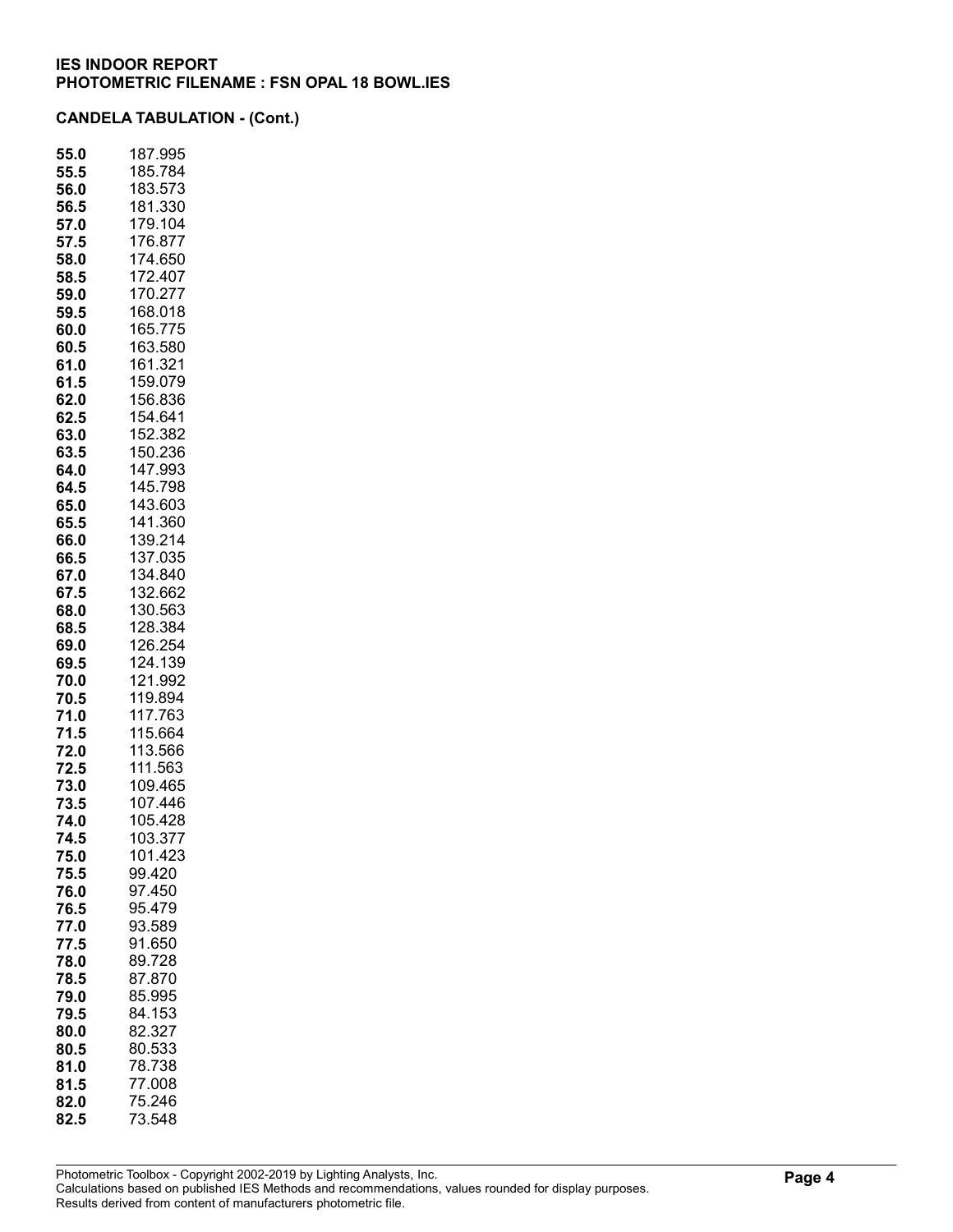| 83.0  | 71.898  |
|-------|---------|
| 83.5  | 70.184  |
| 84.0  | 68.582  |
| 84.5  | 66.932  |
| 85.0  | 65.362  |
| 85.5  | 63.792  |
| 86.0  | 62.302  |
| 86.5  | 60.764  |
| 87.0  | 59.290  |
| 87.5  | 57.848  |
| 88.0  | 56.390  |
| 88.5  | 55.045  |
| 89.0  | 53.667  |
| 89.5  | 52.369  |
| 90.0  | 51.280  |
| 90.5  | 50.415  |
| 91.0  | 49.710  |
| 91.5  | 49.101  |
| 92.0  | 48.605  |
| 92.5  | 48.076  |
| 93.0  | 47.643  |
| 93.5  | 47.243  |
| 94.0  | 46.875  |
| 94.5  | 46.618  |
| 95.0  | 46.666  |
| 95.5  | 47.147  |
| 96.0  | 48.172  |
| 96.5  | 49.710  |
| 97.0  | 51.632  |
| 97.5  | 53.907  |
| 98.0  | 56.118  |
| 98.5  | 58.249  |
| 99.0  | 60.492  |
| 99.5  | 62.574  |
| 100.0 | 64.721  |
| 100.5 | 67.060  |
| 101.0 | 69.463  |
| 101.5 | 72.026  |
| 102.0 | 74.541  |
| 102.5 | 77.136  |
| 103.0 | 79.587  |
| 103.5 | 82.086  |
| 104.0 | 84.489  |
| 104.5 | 86.941  |
| 105.0 | 89.392  |
| 105.5 | 91.811  |
| 106.0 | 94.262  |
| 106.5 | 96.681  |
| 107.0 | 99.132  |
| 107.5 | 101.487 |
| 108.0 | 103.938 |
| 108.5 | 106.261 |
| 109.0 | 108.632 |
| 109.5 | 110.955 |
| 110.0 | 113.309 |
| 110.5 | 115.712 |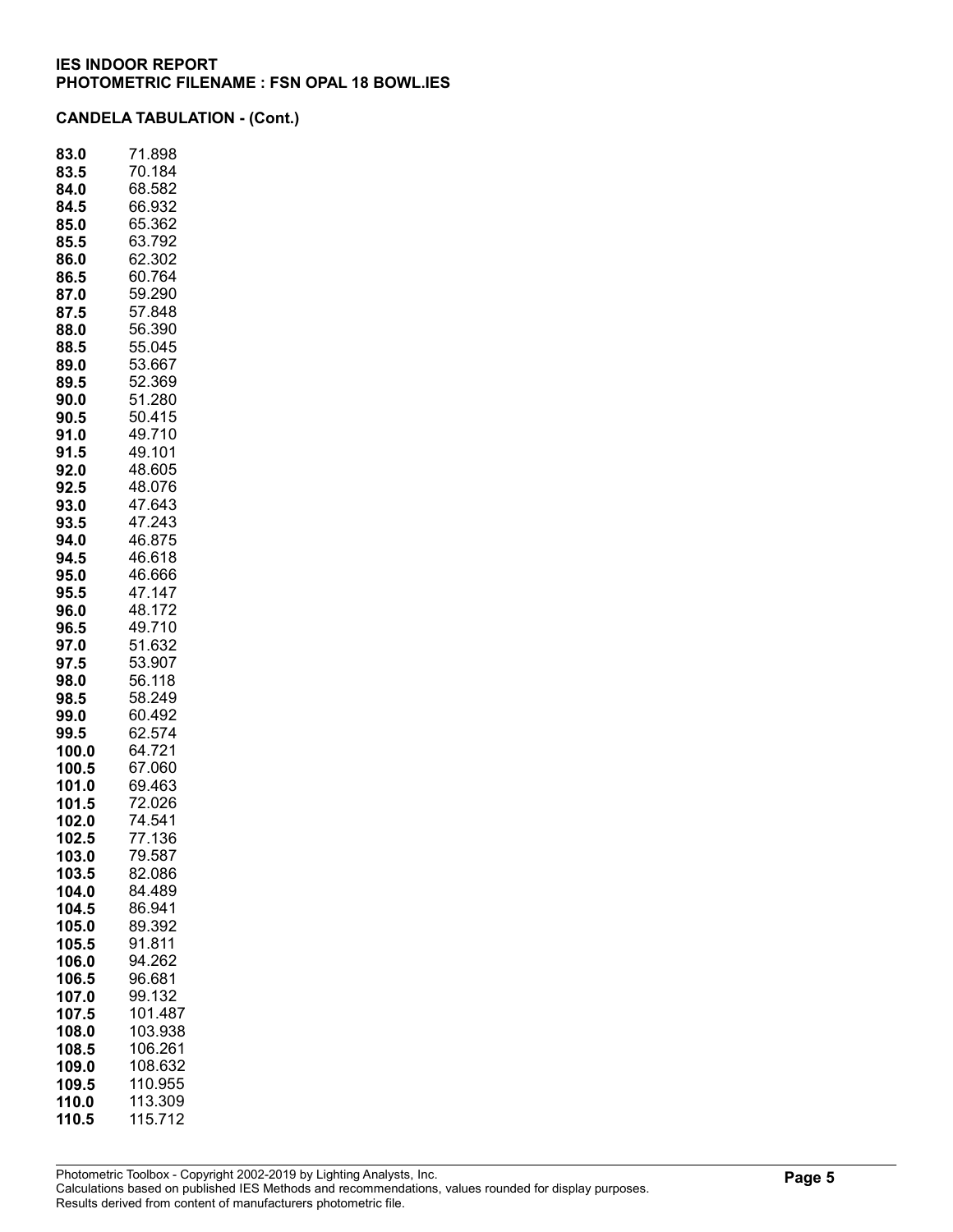| 111.0          | 118.180            |
|----------------|--------------------|
| 111.5          | 120.711            |
| 112.0          | 123.210            |
| 112.5          | 125.869            |
| 113.0          | 128.448            |
| 113.5          | 131.188            |
| 114.0          | 134.023            |
| 114.5          | 136.875            |
| 115.0          | 139.807            |
| 115.5          | 142.738            |
| 116.0          | 145.750            |
| 116.5          | 148.762            |
| 117.0          | 151.950            |
| 117.5          | 155.026            |
| 118.0          | 158.197            |
| 118.5          | 161.466            |
| 119.0          | 164.734            |
| 119.5          | 168.018            |
| 120.0          | 171.286            |
| 120.5          | 174.634<br>177.934 |
| 121.0<br>121.5 | 181.314            |
| 122.0          | 184.598            |
| 122.5          | 187.979            |
| 123.0          | 191.311            |
| 123.5          | 194.563            |
| 124.0          | 197.863            |
| 124.5          | 201.115            |
| 125.0          | 204.335            |
| 125.5          | 207.459            |
| 126.0          | 210.551            |
| 126.5          | 213.483            |
| 127.0          | 216.414            |
| 127.5          | 219.314            |
| 128.0          | 222.117            |
| 128.5          | 224.809            |
| 129.0          | 227.516            |
| 129.5          | 230.111            |
| 130.0          | 232.626            |
| 130.5          | 235.061            |
| 131.0          | 237.352            |
| 131.5          | 239.691            |
| 132.0          | 241.918            |
| 132.5          | 244.017            |
| 133.0          | 246.083            |
| 133.5          | 248.038            |
| 134.0          | 249.960            |
| 134.5          | 251.786<br>253.500 |
| 135.0<br>135.5 | 255.167            |
| 136.0          | 256.737            |
| 136.5          | 258.290            |
| 137.0          | 259.732            |
| 137.5          | 261.110            |
| 138.0          | 262.424            |
| 138.5          | 263.721            |
|                |                    |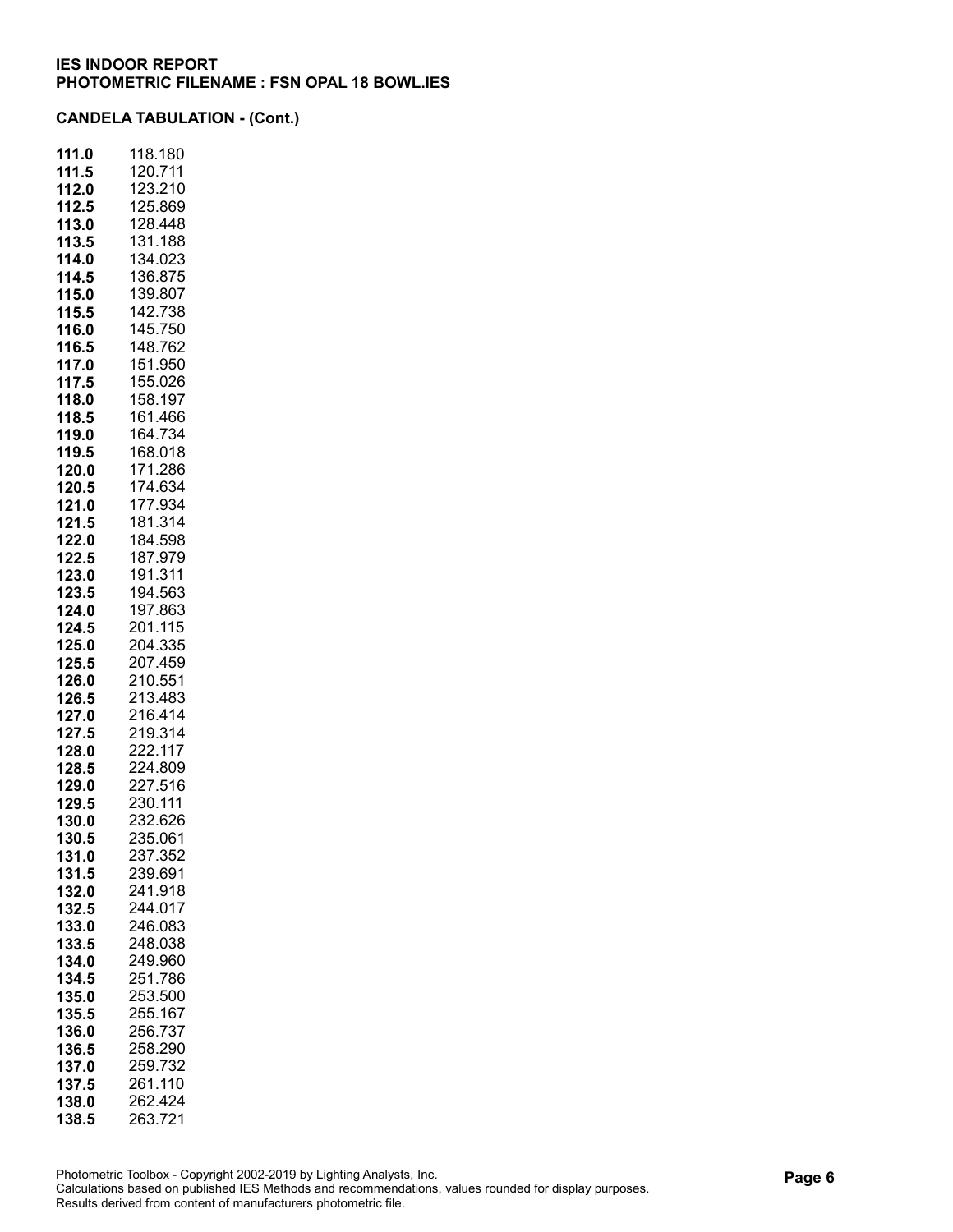| 139.0          | 264.891            |
|----------------|--------------------|
| 139.5          | 265.980            |
| 140.0          | 267.085            |
| 140.5          | 268.047            |
| 141.0          | 269.008            |
| 141.5          | 269.889            |
| 142.0          | 270.706            |
| 142.5          | 271.523            |
| 143.0          | 272.244            |
| 143.5          | 272.933            |
| 144.0          | 273.638            |
| 144.5          | 274.214            |
| 145.0          | 274.823            |
| 145.5          | 275.320            |
| 146.0          | 275.880            |
| 146.5          | 276.361            |
| 147.0          | 276.826<br>277.242 |
| 147.5          |                    |
| 148.0          | 277.643<br>278.043 |
| 148.5          | 278.476            |
| 149.0<br>149.5 | 278.876            |
| 150.0          | 279.261            |
| 150.5          | 279.645            |
| 151.0          | 280.062            |
| 151.5          | 280.430            |
| 152.0          | 280.831            |
| 152.5          | 281.231            |
| 153.0          | 281.600            |
| 153.5          | 281.936            |
| 154.0          | 282.288            |
| 154.5          | 282.625            |
| 155.0          | 282.929            |
| 155.5          | 283.282            |
| 156.0          | 283.618            |
| 156.5          | 283.954            |
| 157.0          | 284.291            |
| 157.5          | 284.579            |
| 158.0          | 284.948            |
| 158.5          | 285.268            |
| 159.0          | 285.605            |
| 159.5          | 285.973            |
| 160.0          | 286.325            |
| 160.5          | 286.694            |
| 161.0          | 287.030            |
| 161.5          | 287.367            |
| 162.0          | 287.703            |
| 162.5          | 288.104<br>288.456 |
| 163.0          | 288.889            |
| 163.5          | 289.337            |
| 164.0          | 289.561            |
| 164.5<br>165.0 | 289.513            |
| 165.5          | 289.241            |
| 166.0          | 288.536            |
| 166.5          | 287.335            |
|                |                    |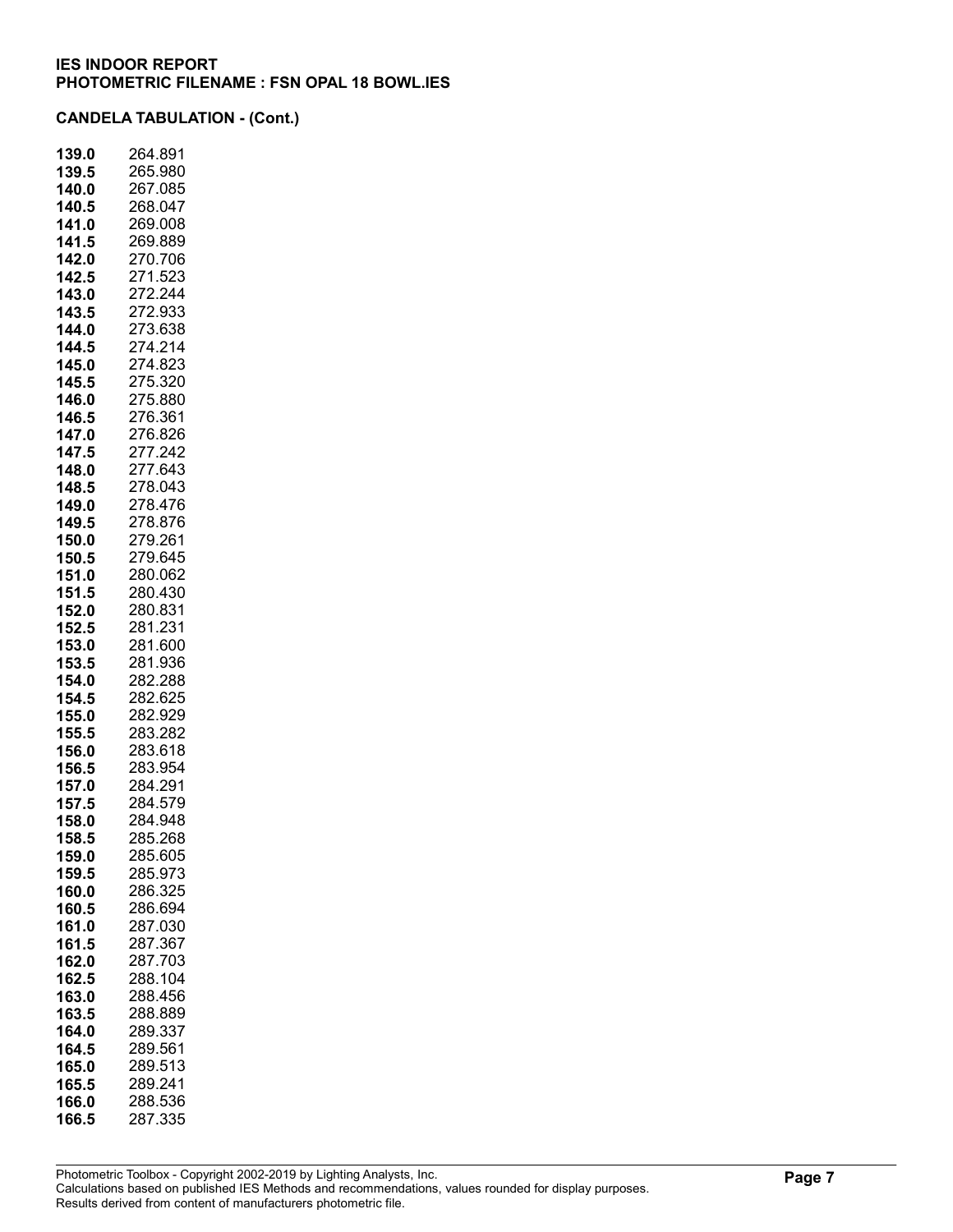| 167.0 | 285.813 |
|-------|---------|
| 167.5 | 283.602 |
| 168.0 | 280.975 |
| 168.5 | 278.107 |
| 169.0 | 274.679 |
| 169.5 | 270.946 |
| 170.0 | 266.893 |
| 170.5 | 262.552 |
| 171.0 | 257.890 |
| 171.5 | 253.260 |
| 172.0 | 248.374 |
| 172.5 | 243.424 |
| 173.0 | 238.410 |
| 173.5 | 232.947 |
| 174.0 | 226.987 |
| 174.5 | 220.291 |
| 175.0 | 213.194 |
| 175.5 | 205.328 |
| 176.0 | 196.998 |
| 176.5 | 187.578 |
| 177.0 | 177.005 |
| 177.5 | 165.919 |
| 178.0 | 153.007 |
| 178.5 | 138.941 |
| 179.0 | 124.812 |
| 179.5 | 111.884 |
| 180.0 | 101.134 |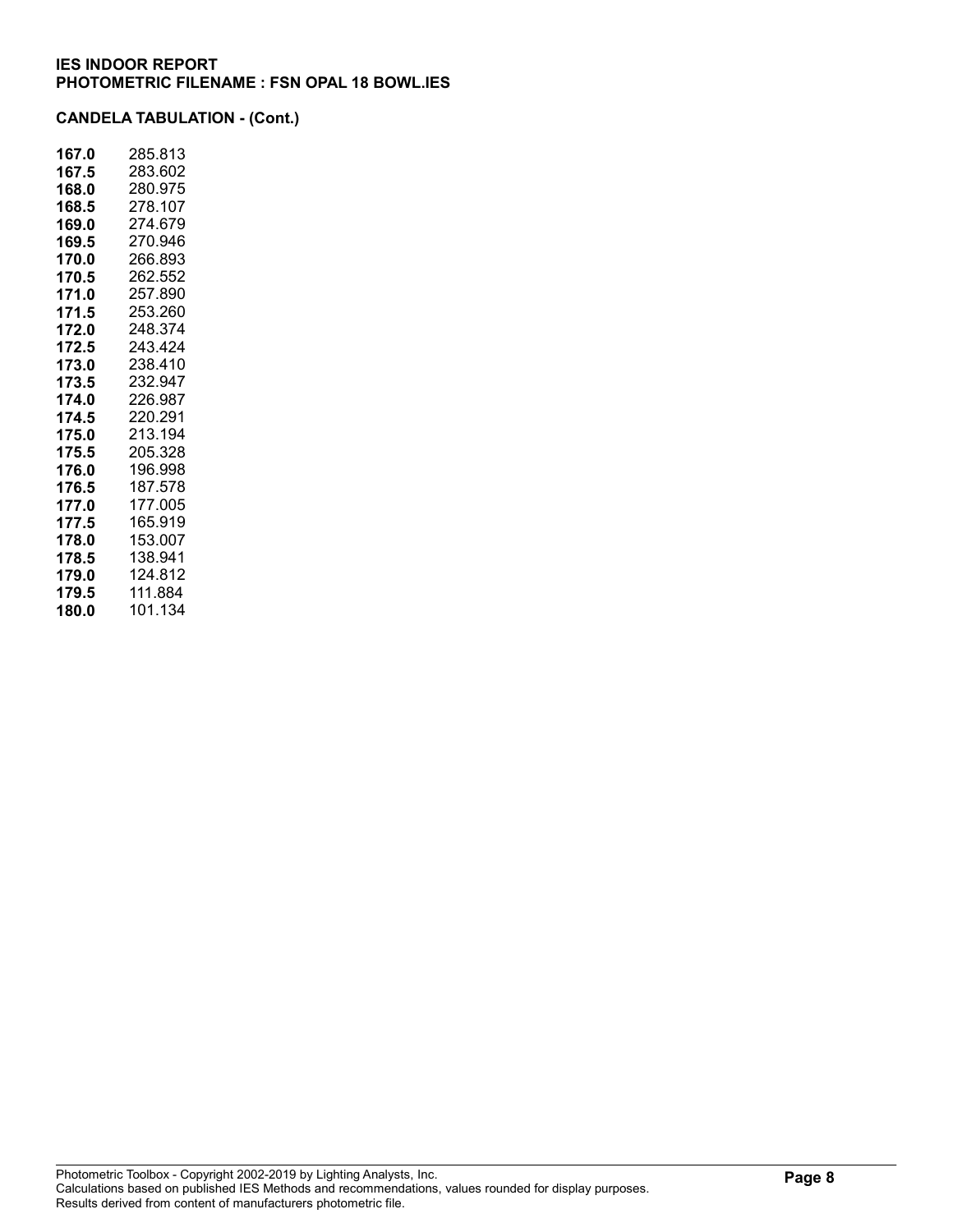#### ZONAL LUMEN SUMMARY

| Zone     | Lumens  | %Lamp | %Fixt  |
|----------|---------|-------|--------|
| $0 - 20$ | 123.87  | N.A.  | 5.70   |
| $0 - 30$ | 263.28  | N.A.  | 12.10  |
| $0 - 40$ | 432.33  | N.A.  | 19.90  |
| $0 - 60$ | 778.86  | N.A.  | 35.80  |
| $0 - 80$ | 1028.57 | N.A.  | 47.30  |
| $0 - 90$ | 1100.33 | N.A.  | 50.60  |
| 10-90    | 1068.3  | N.A.  | 49.20  |
| 20-40    | 308.46  | N.A.  | 14.20  |
| 20-50    | 486.79  | N.A.  | 22.40  |
| 40-70    | 488.86  | N.A.  | 22.50  |
| 60-80    | 249.71  | N.A.  | 11.50  |
| 70-80    | 107.38  | N.A.  | 4.90   |
| 80-90    | 71.76   | N.A.  | 3.30   |
| 90-110   | 150.21  | N.A.  | 6.90   |
| 90-120   | 289.43  | N.A.  | 13.30  |
| 90-130   | 471.41  | N.A.  | 21.70  |
| 90-150   | 838.52  | N.A.  | 38.60  |
| 90-180   | 1072.23 | N.A.  | 49.40  |
| 110-180  | 922.02  | N.A.  | 42.40  |
| 0-180    | 2172.56 | N.A.  | 100.00 |

Total Luminaire Efficiency = N.A.%

## ZONAL LUMEN SUMMARY

| Zone    | Lumens |
|---------|--------|
| 0-10    | 32.04  |
| 10-20   | 91.83  |
| 20-30   | 139.41 |
| 30-40   | 169.05 |
| 40-50   | 178.33 |
| 50-60   | 168.20 |
| 60-70   | 142.33 |
| 70-80   | 107.38 |
| 80-90   | 71.76  |
| 90-100  | 56.00  |
| 100-110 | 94.21  |
| 110-120 | 139.22 |
| 120-130 | 181.98 |
| 130-140 | 194.98 |
| 140-150 | 172.13 |
| 150-160 | 130.84 |
| 160-170 | 80.99  |
| 170-180 | 21.88  |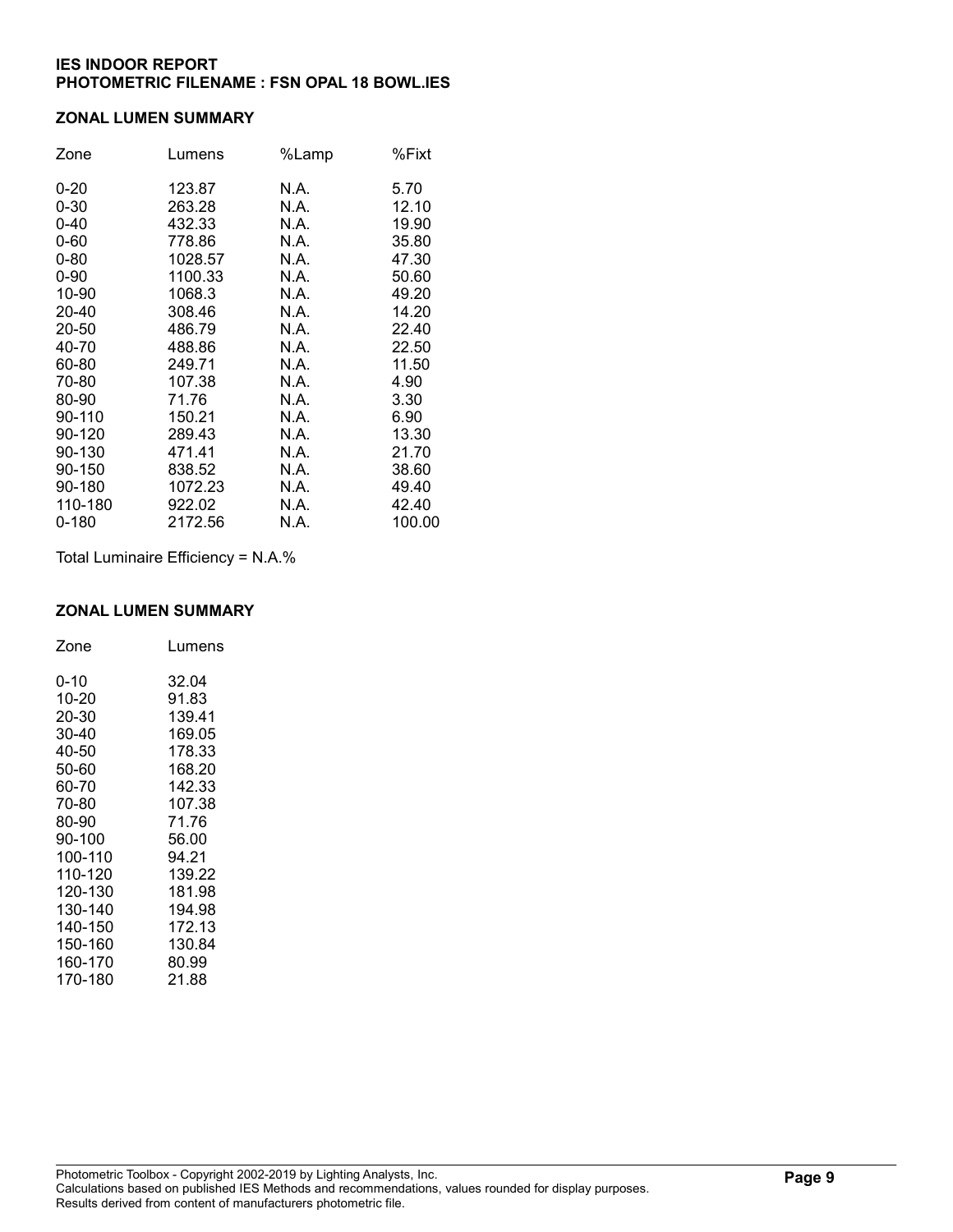#### COEFFICIENTS OF UTILIZATION - ZONAL CAVITY METHOD

Effective Floor Cavity Reflectance 0.20

| <b>RC</b>      | 80          |                 | 70 |             |       | 50       |      | 30       |  | 10       |    |
|----------------|-------------|-----------------|----|-------------|-------|----------|------|----------|--|----------|----|
| <b>RW</b>      | 70 50 30 10 |                 |    | 70 50 30 10 |       | 50 30 10 |      | 50 30 10 |  | 50 30 10 | 0  |
| $\Omega$       |             | 107 107 107 107 |    | 99 99 99 99 |       | 84 84 84 |      | 70 70 70 |  | 57 57 57 | 51 |
| -1             | 97 92 87 83 |                 |    | 89 85 81 77 |       | 71 69 66 |      | 59 57 55 |  | 48 47 45 | 40 |
| 2              | 87 79 73 67 |                 |    | 80 73 67 62 |       | 62 57 54 |      | 51 48 45 |  | 42 39 37 | 32 |
| 3              | 79 69 61 55 |                 |    | 73 64 57 52 |       | 54 49 44 |      | 45 41 38 |  | 36 34 31 | 27 |
| $\overline{4}$ | 72 61 53 46 |                 |    | 66 56 49 43 |       | 48 42 38 |      | 40 35 32 |  | 32 29 26 | 23 |
| 5              | 66 54 46 39 |                 |    | 61 50 43 37 |       | 43 37 32 |      | 36 31 27 |  | 29 26 23 | 20 |
| 6              | 61 49 40 34 |                 |    | 56 45 37 32 |       | 38 32 28 |      | 32 27 24 |  | 26 23 20 | 17 |
| 7              | 56 44 36 30 |                 |    | 52 41 33 28 |       | 35 29 24 |      | 29 24 21 |  | 24 20 18 | 15 |
| 8              | 52 40 32 26 |                 |    | 48 37 30 25 |       | 32 26 22 |      | 27 22 19 |  | 22 18 16 | 13 |
| 9              | 49 36 28 23 |                 |    | 45 34 27 22 |       | 29 23 19 |      | 24 20 17 |  | 20 17 14 | 12 |
| 10             | 45 33 26 21 |                 |    | 42 31 24 20 | 27 21 |          | - 17 | 23 18 15 |  | 19 15 13 | 11 |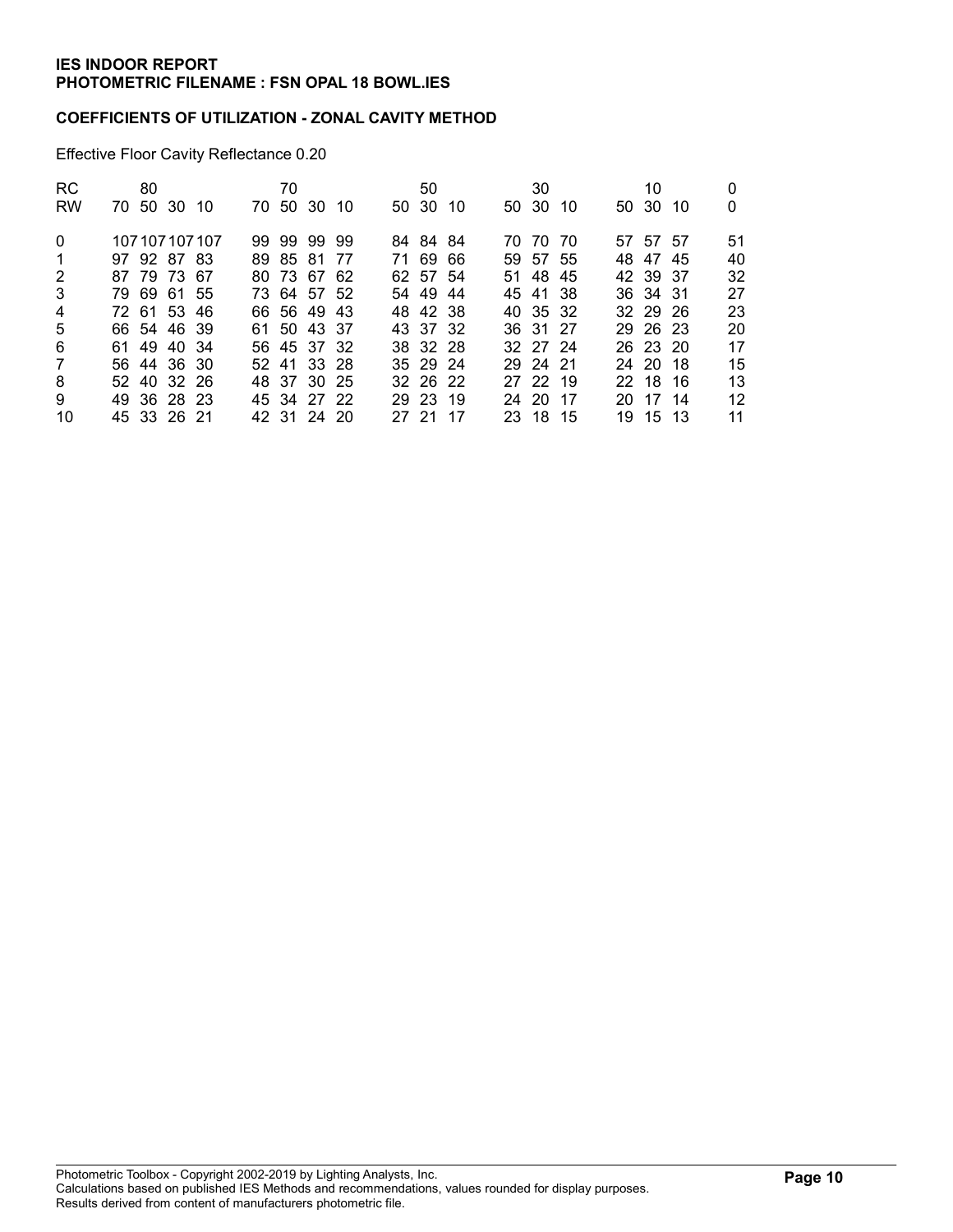### UGR TABLE - CORRECTED

| Reflectances<br><b>Ceiling Cavity</b><br>Walls<br><b>Floor Cavity</b> |                                   | 70<br>50<br>20                              | 70<br>30<br>20                              | 50<br>50<br>20                              | 50<br>30<br>20                              | 30<br>30<br>20                               | 70<br>50<br>20                              | 70<br>30<br>20                              | 50<br>50<br>20                              | 50<br>30<br>20                              | 30<br>30<br>20                               |  |
|-----------------------------------------------------------------------|-----------------------------------|---------------------------------------------|---------------------------------------------|---------------------------------------------|---------------------------------------------|----------------------------------------------|---------------------------------------------|---------------------------------------------|---------------------------------------------|---------------------------------------------|----------------------------------------------|--|
| Room Size                                                             |                                   | <b>UGR Viewed Crosswise</b>                 |                                             |                                             |                                             |                                              |                                             | <b>UGR Viewed Endwise</b>                   |                                             |                                             |                                              |  |
| $X=2H$                                                                | $Y=2H$<br>3H<br>4H<br>6H<br>8H    | 7.4<br>9.4<br>10.3<br>11.1<br>11.4          | 8.3<br>10.3<br>11.1<br>11.8<br>12.1         | 8.4<br>10.4<br>11.3<br>12.1<br>12.4         | 9.3<br>11.2<br>12.1<br>12.8<br>13.1         | 10.6<br>12.5<br>13.3<br>14.1<br>14.4         | 7.4<br>9.4<br>10.3<br>11.1<br>11.4          | 8.3<br>10.3<br>11.1<br>11.8<br>12.1         | 8.4<br>10.4<br>11.3<br>12.1<br>12.4         | 9.3<br>11.2<br>12.1<br>12.8<br>13.1         | 10.6<br>12.5<br>13.3<br>14.1<br>14.4         |  |
|                                                                       | 12H                               | 11.8                                        | 12.4                                        | 12.8                                        | 13.4                                        | 14.7                                         | 11.8                                        | 12.4                                        | 12.8                                        | 13.4                                        | 14.7                                         |  |
| 4H                                                                    | 2H<br>3H<br>4H<br>6H<br>8H<br>12H | 8.0<br>10.2<br>11.2<br>12.2<br>12.6<br>13.0 | 8.8<br>10.9<br>11.8<br>12.7<br>13.1<br>13.5 | 9.0<br>11.2<br>12.2<br>13.2<br>13.6<br>14.0 | 9.8<br>11.9<br>12.8<br>13.7<br>14.1<br>14.5 | 11.0<br>13.2<br>14.2<br>15.0<br>15.5<br>15.8 | 8.0<br>10.2<br>11.2<br>12.2<br>12.6<br>13.0 | 8.8<br>10.9<br>11.8<br>12.7<br>13.1<br>13.5 | 9.0<br>11.2<br>12.2<br>13.2<br>13.6<br>14.0 | 9.8<br>11.9<br>12.8<br>13.7<br>14.1<br>14.5 | 11.0<br>13.2<br>14.2<br>15.0<br>15.5<br>15.8 |  |
| 8H                                                                    | 4H<br>6H<br>8H<br>12H             | 11.6<br>12.7<br>13.3<br>13.8                | 12.1<br>13.1<br>13.6<br>14.1                | 12.6<br>13.7<br>14.3<br>14.8                | 13.1<br>14.2<br>14.7<br>15.2                | 14.4<br>15.5<br>16.0<br>16.6                 | 11.6<br>12.7<br>13.3<br>13.8                | 12.1<br>13.1<br>13.6<br>14.1                | 12.6<br>13.7<br>14.3<br>14.8                | 13.1<br>14.2<br>14.7<br>15.2                | 14.4<br>15.5<br>16.0<br>16.6                 |  |
| 12H                                                                   | 4H<br>6H<br>8H                    | 11.6<br>12.8<br>13.4                        | 12.1<br>13.2<br>13.7                        | 12.6<br>13.8<br>14.4                        | 13.1<br>14.2<br>14.8                        | 14.4<br>15.6<br>16.2                         | 11.6<br>12.8<br>13.4                        | 12.1<br>13.2<br>13.7                        | 12.6<br>13.8<br>14.4                        | 13.1<br>14.2<br>14.8                        | 14.4<br>15.6<br>16.2                         |  |

Maximum UGR = 16.6